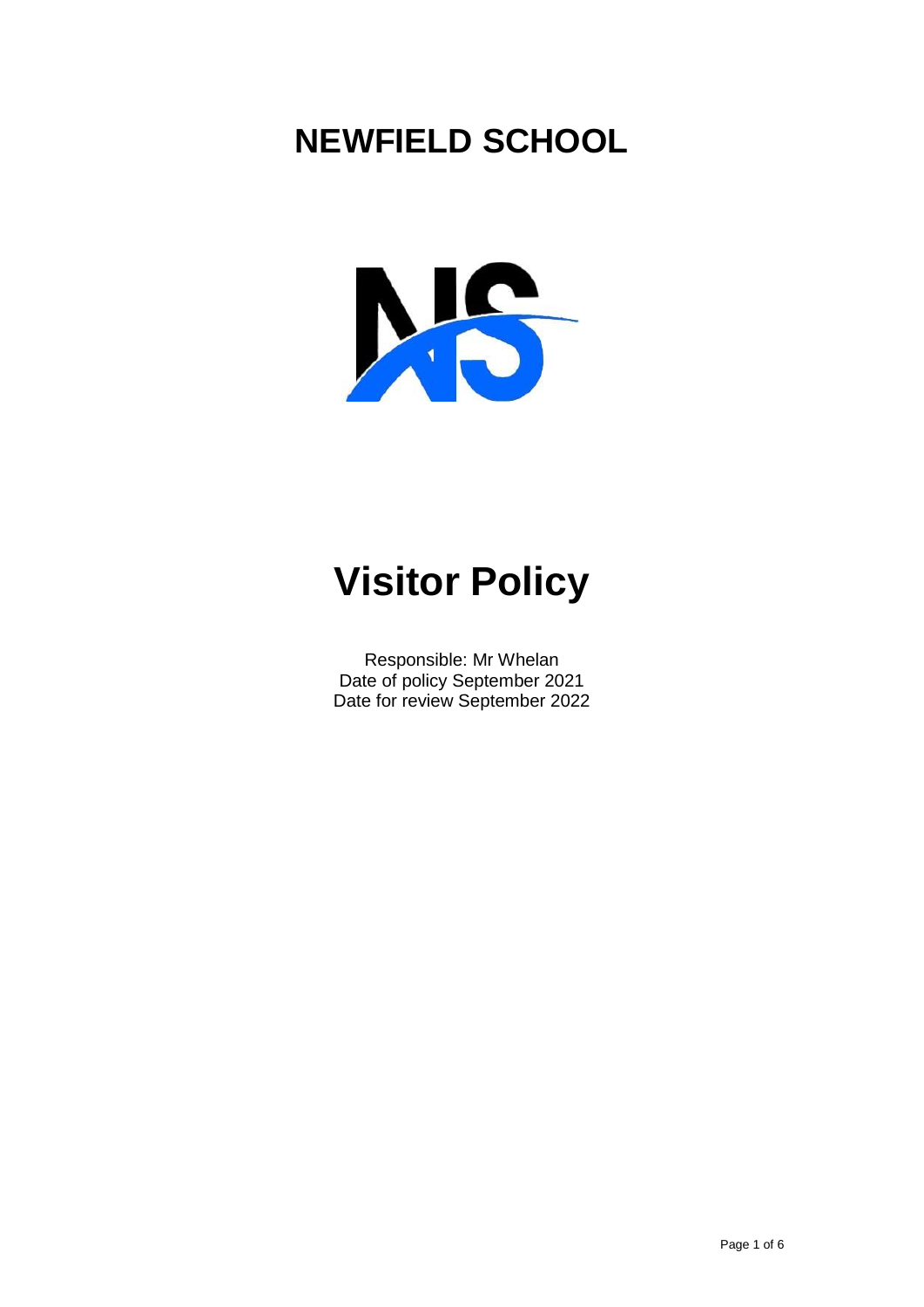# **DEVELOPMENT PROCESS**

The policy has been drawn up in consultation with all teaching staff, other school staff, mums, dads and carers, pupils, governors, members of the wider school community and other agencies.

# **LOCATION AND DISSEMINATION**

The policy can be found in the staff handbook. This document is freely available to the entire school community.

#### **Aims**

 To ensure that the school premises are safe and that visitors to school come to no harm.

## **RATIONALE**

We have a statutory duty under the Health and Safety at Work Act 1974, the Management of Health and Safety at Work Regulations 1999, the Equality Act 2010 and the Equality Act 2010 (Disability) Regulations 2010 and a common law duty to ensure that, so far as reasonably practicable, that the school premises are safe and that visitors to school come to no harm.

We require all visitors such as mums, dads and carers, governors, education support officials, LA officials, contractors and others to report to the main school office upon entering the school premises. They will be welcomed in a cordial confidential, efficient and purposeful manner. Visitors will be asked to state the purpose of their visit, and to confirm their status by producing verifiable documentation, where relevant and to sign in to comply with our fire regulations

When working on the school premises contractors have a duty to ensure the health and safety of everyone in the school who may be affected by their work activities. Also, they have to cooperate with our health and safety policies and procedures.

We have a legal responsibility under the Management of Health and Safety at Work Regulations 1999 to ensure that all contractors when working on the premises act in a responsible and proper manner.

The purpose of inviting visitors in to the school needs to be clear. Reasons could include:

- Raising awareness of an issue
- To discuss pupils and put support in place
- To provide building maintenance work
- Providing expertise and support
- Building links with the community
- Giving pupils an opportunity to work with adults outside of the school
- Raising the profile of the school
- **•** Public relations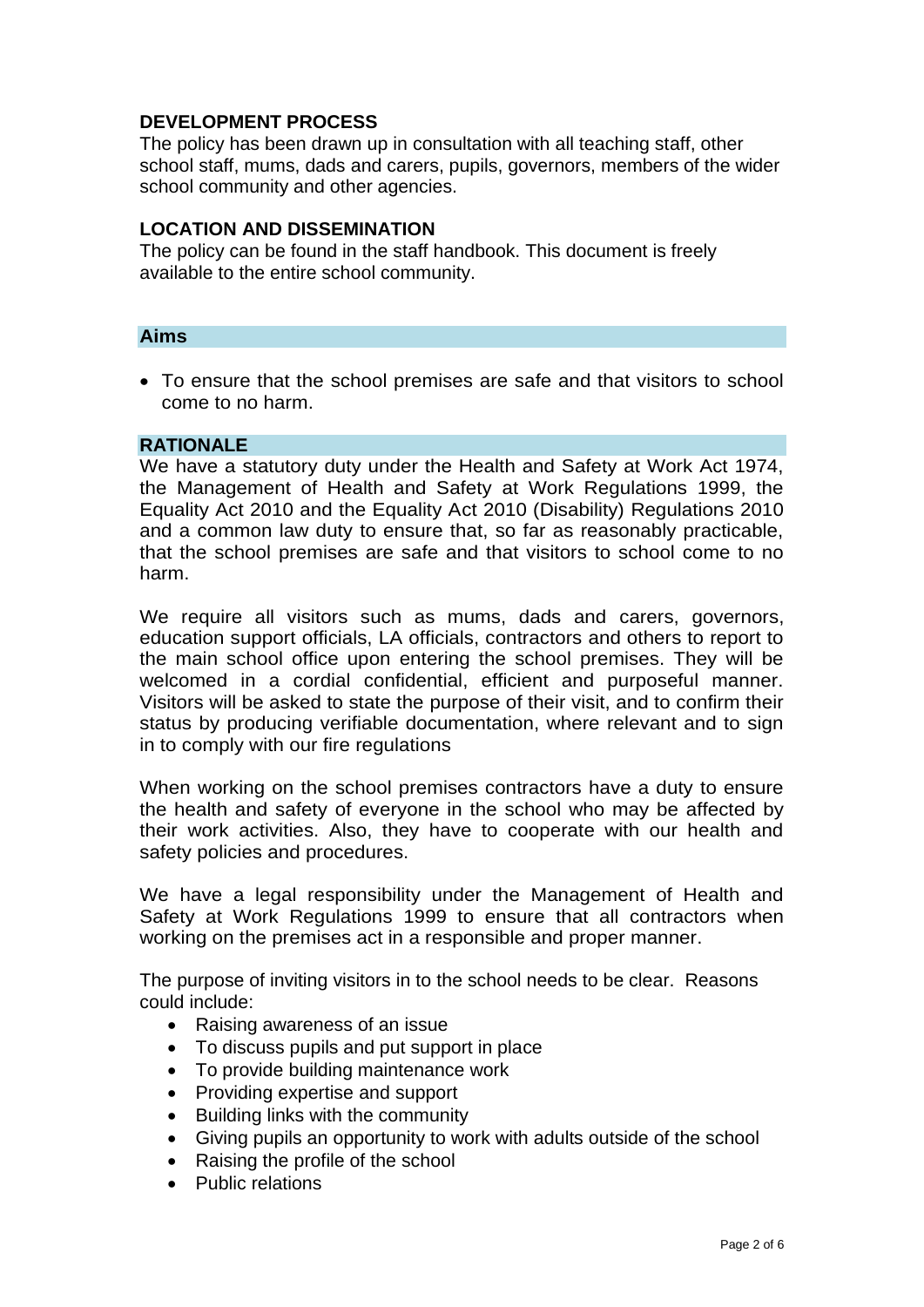- Enhancing the curriculum
- Part of staff training
- As a resource

# **USING VISITORS WELL**

Whilst visitors can bring a wealth of skills and expertise to the school setting, it should be recognised that the majority of them have no formal training in classroom management and teaching and learning strategies, particularly in managing the challenging behaviour that may be exhibited by some children. Visitors are not to be invited into school without the permission of the Headteacher or SLT. Visitors should not be left alone with pupils unless they are a visiting external agency who has clearance from the head teacher and are DBS checked. The staff inviting the visitor in and the visitor need to plan the experience in order to proactively deal with any issues that arise during the session(s) and as a result of the session(s).

# **WHAT THE VISITOR NEEDS TO KNOW BEFORE THE VISIT**

Visitors could be sent an information pack containing:

- School procedures, including in case of fire
- Number and age of pupils they will be working with, if applicable
- Aims and objectives of the visit

# **WHAT THE SCHOOL MAY NEED BEFORE THE VISIT**

- DBS clearance documentation
- Visitors need to provide advance notice of any resources they may want to use so that teachers can check the suitability of the materials.

#### **GROUND RULES**

All visitors should:

- Register on entry sign system, agree to photograph and wear badge at all times
- Be shown toilet facilities and offered refreshments
- Be advised on fire routes in case of alarm
- Sign out at the office on leaving and hand in their visitor badge
- Be escorted out and thanked for their visit.
- Allow school staff to manage any behaviour issues. (If a visitor has any concerns in how they perceive a situation to be managed, these should be raised with the member of staff and/or head teacher or deputy head teacher, before leaving the building)

If visitors come to give talks to pupils on topics that may be sensitive, they must be made aware of the ground rules used in classrooms:

- No one (teacher, visitor or pupil) will have to answer a personal question
- Everyone has the right to pass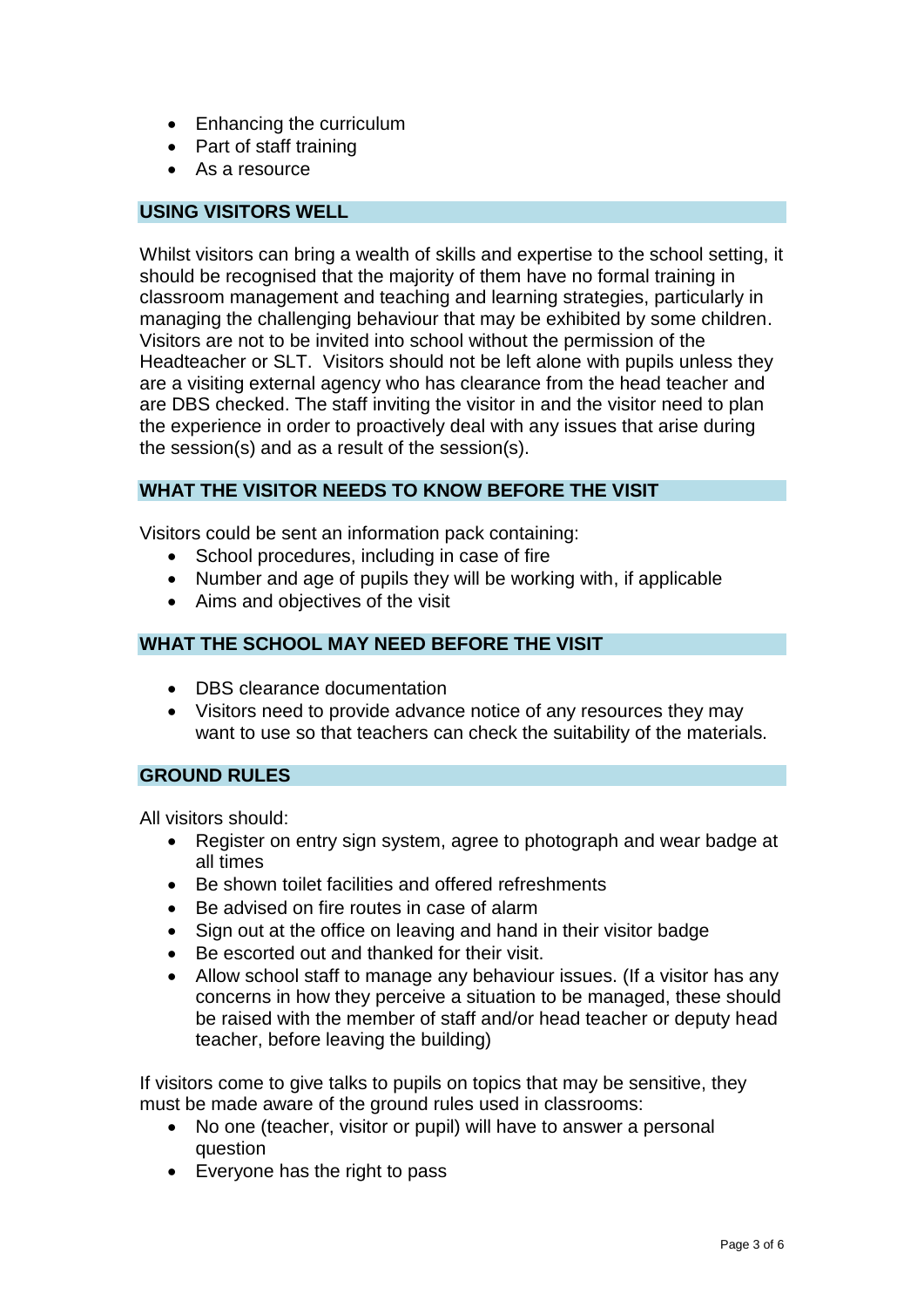- Only the correct biological names for body parts will be used
- Names of individuals are never mentioned in discussions or questions
- Meanings of words will be explained in a sensible and factual way.

# **CHECKPOINTS FOR TEACHERS ORGANISING A VISIT**

- $\checkmark$  Has the teacher sought agreement from SLT for the visit?
- $\checkmark$  Has the visitor been made aware of relevant policies?
- $\checkmark$  How will the visitor be made aware of the school's ethos and values?
- $\checkmark$  Has the visitor been made aware of:
	- $\circ$  The size of the group
	- $\circ$  The age and nature of the group/class, e.g. ability, ethnicity, gender, sexuality, religion and individual special circumstances
	- o Any relevant issues regarding special educational needs
	- o Child protection and confidentiality issues
	- o Ground rules usually followed in the classroom
	- o The aims /objectives of the session(s)
	- o What preparatory activities will take place
	- o What follow up will be provided
	- o How the sessions will be organised
	- o What resources are available
	- o How the sessions will be evaluated
	- o Safety/fire drill procedures

#### **Role of the Governing Body**

The Governing Body has:

- appointed a member of staff to be the Coordinator for Health and Safety;
- responsibility to ensure that the school complies with all the afore mentioned acts;
- delegated powers and responsibilities to the Headteacher to ensure all school personnel, pupils and visitors to the school comply with this policy;
- $\blacksquare$  invitation to visit the school within their role
- nominated link governors to visit the school regularly with particular foci, to liaise with the coordinator and to report back to the Governing Body;
- **EX EXEDERIGHT FOR THE EFFECTIVE Implementation, monitoring and** evaluation of this policy

#### **Role of the Headteacher**

The Headteacher will:

- ensure the health and safety of all visitors to school by undertaking a regular Risk Assessment of the premises with the Site Manager;
- ensure that all contractors when working on the school premises cooperate with our health and safety policies and procedures;
- **EX EXE** ensure that all contractors act in a responsible and proper manner;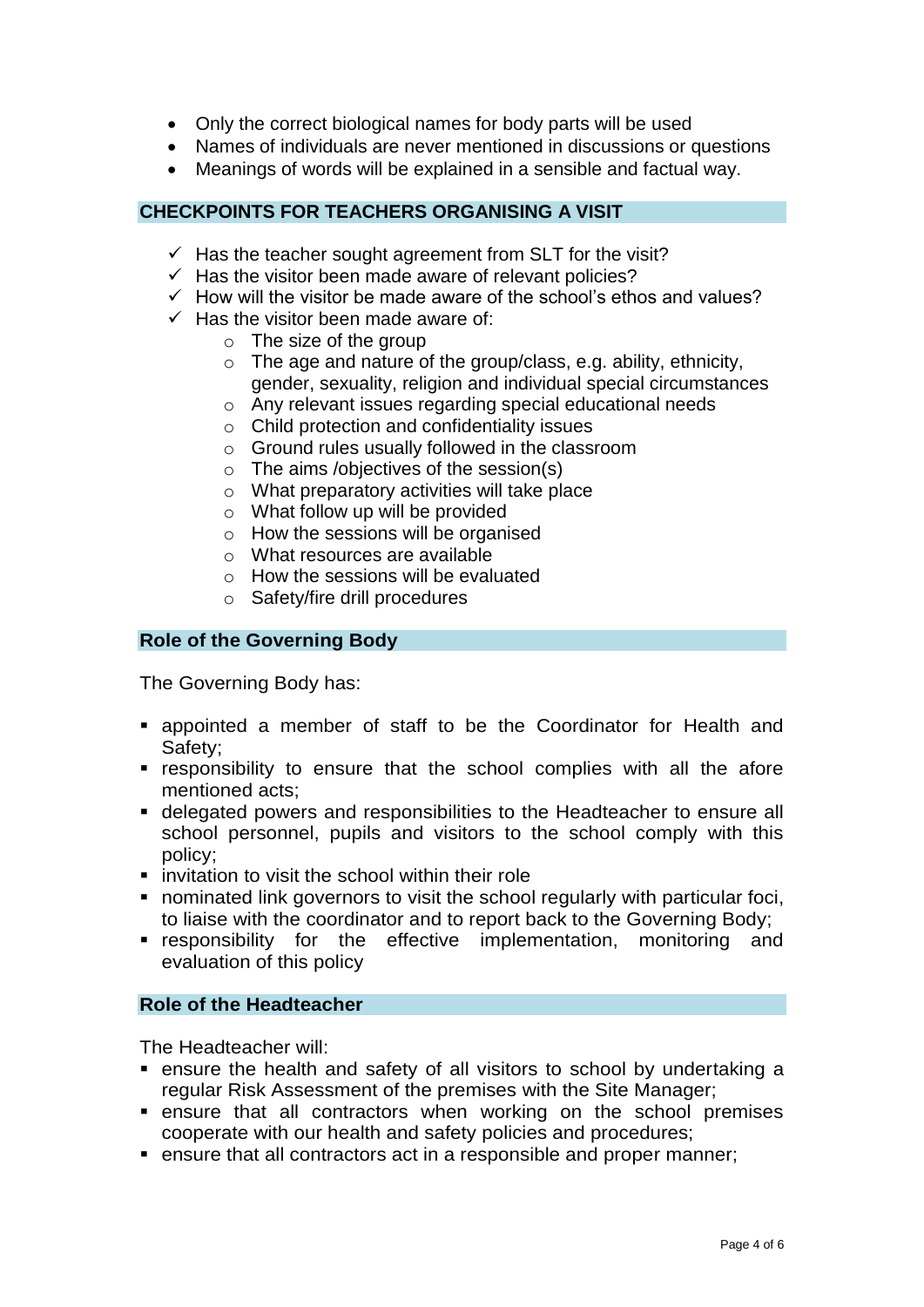- come to an agreement regarding how the contractor can work on the school premises during the school day;
- check to ensure that this working agreement is fulfilled;
- **n** monitor and review this policy

## **Role of the Health and Safety Representative (N Hughes)**

The Health and Safety Representative will:

- carry out regular inspections of premises and school activities;
- **assist in obtaining risk assessments;**
- investigate potential hazards, employee complaints, accidents and dangerous occurrences;
- make representation to employers and others on health and safety matters arising;
- **PEDECITE:** provide information and quidance to school personnel;
- provide training when suitably qualified to do so

#### **Role of School Personnel**

School personnel will:

- **comply with this policy;**
- take reasonable care of their own health and safety;
- take reasonable care of the health and safety of pupils, visitors and contractors;
- be aware of the working agreement between the school and any contractor undertaking work in the school

#### **Role of Visitors and Contractors**

Visitors will:

- **•** report to the school office upon entering the school premises;
- confirm their status by producing verifiable documentation;
- **EXECUTE:** enter their details in the visitors book:
- wear a school visitors badge:
- be familiar with the procedure of evacuating the school building in the event of an emergency;
- sign out when leaving the school